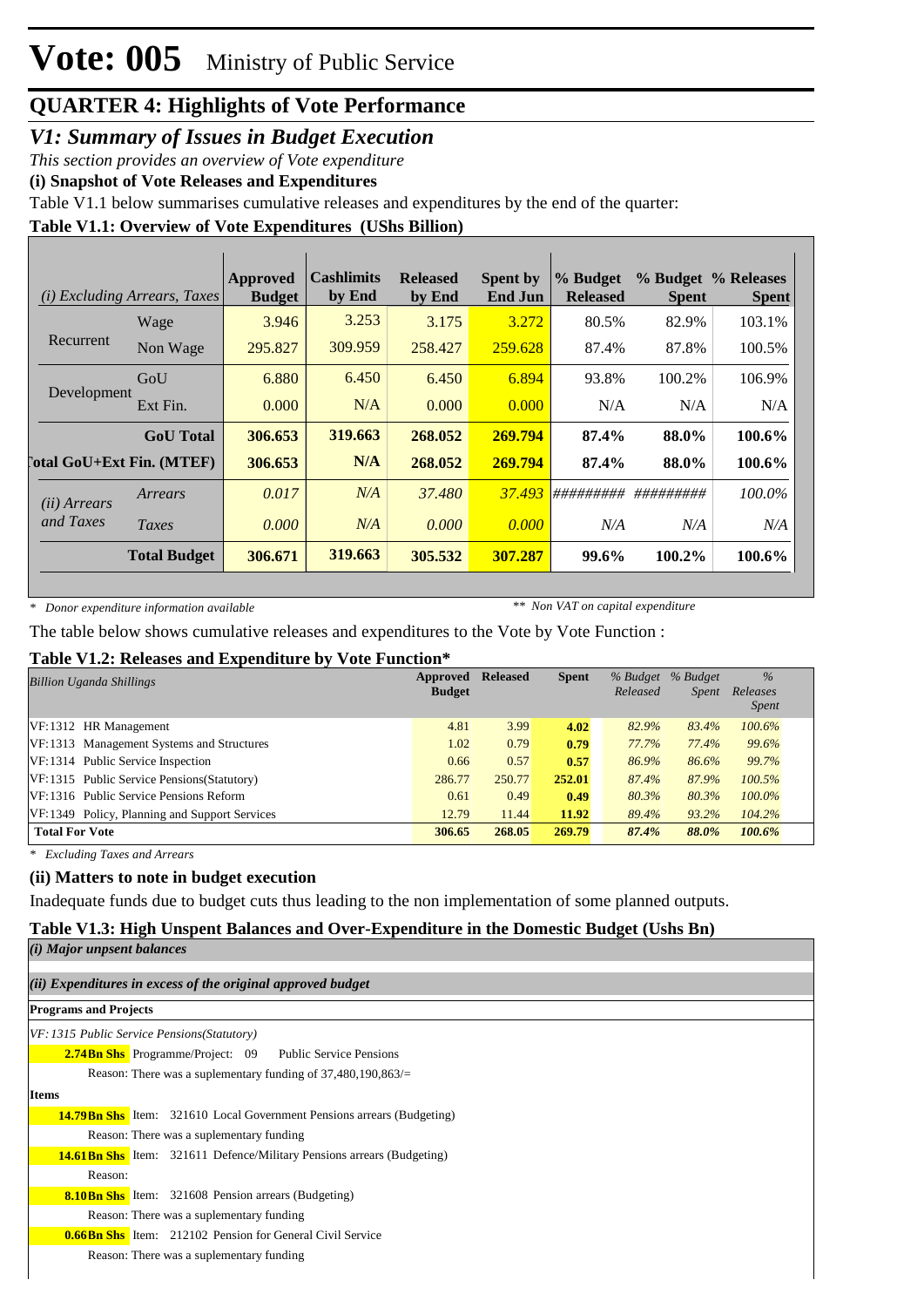*\* Excluding Taxes and Arrears*

### *V2: Performance Highlights*

*This section provides highlights of output performance, focusing on key outputs and actions impelemented to improve section performance.*

### **Table V2.1: Key Vote Output Indicators and Expenditures\***

| Vote, Vote Function<br><b>Approved Budget and</b><br>Key Output<br><b>Planned outputs</b> |                                                                                                                                                                                                                                                                                              | <b>Cumulative Expenditure</b><br>and Performance                                                                                                                                                                                                                 | <b>Status and Reasons for</b><br>any Variation from Plans |  |  |  |
|-------------------------------------------------------------------------------------------|----------------------------------------------------------------------------------------------------------------------------------------------------------------------------------------------------------------------------------------------------------------------------------------------|------------------------------------------------------------------------------------------------------------------------------------------------------------------------------------------------------------------------------------------------------------------|-----------------------------------------------------------|--|--|--|
| <b>Vote Function: 1312 HR Management</b>                                                  |                                                                                                                                                                                                                                                                                              |                                                                                                                                                                                                                                                                  |                                                           |  |  |  |
| <b>Output: 131202</b>                                                                     | <b>Upgrading of the Civil Service College Facility</b>                                                                                                                                                                                                                                       |                                                                                                                                                                                                                                                                  |                                                           |  |  |  |
|                                                                                           | Description of Performance: Six Core Learning programmes<br>of the CSCU delivered<br>(Performance Management,<br>Early Leadership Development,<br>Leadership and Change<br>Management, Procurement and<br>Contract Management,<br>Creativity and Innovations and<br>Pre-retirement Training) | Six Core Learning programmes<br>of the CSCU delivered<br>(Performance Management,<br>Early Leadership Development,<br>Leadership and Change<br>Management, Procurement and<br>Contract Management,<br>Creativity and Innovations and<br>Pre-retirement Training) | Outputs achieved as planned                               |  |  |  |
|                                                                                           |                                                                                                                                                                                                                                                                                              | CSC offices in Jinja Maintained. CSC offices in Jinja Maintained.                                                                                                                                                                                                |                                                           |  |  |  |
|                                                                                           | CSC Core Learning<br>Programmes supervised and<br>monitored.                                                                                                                                                                                                                                 | CSC Core Learning<br>Programmes supervised and<br>monitored.                                                                                                                                                                                                     |                                                           |  |  |  |
|                                                                                           | 200 Public Officers trained in<br>MDAS and LGS                                                                                                                                                                                                                                               | 200 Public Officers trained in<br>MDAS and LGS                                                                                                                                                                                                                   |                                                           |  |  |  |
|                                                                                           | Organize the 3rd Public Sector<br>innovations Conference                                                                                                                                                                                                                                     | The 3rd Public Sector<br>innovations Conference<br>organized.                                                                                                                                                                                                    |                                                           |  |  |  |
| <b>Output Cost:</b>                                                                       | UShs Bn:<br>0.700                                                                                                                                                                                                                                                                            | UShs Bn:<br>0.588                                                                                                                                                                                                                                                | 84.0%<br>% Budget Spent:                                  |  |  |  |
| <b>Output: 131203</b>                                                                     | <b>MDAs and LGs Capacity Building</b>                                                                                                                                                                                                                                                        |                                                                                                                                                                                                                                                                  |                                                           |  |  |  |
|                                                                                           | Description of Performance: Gender Lens disseminated in<br>LGs,                                                                                                                                                                                                                              | Gender Lens disseminated in<br>LGs,                                                                                                                                                                                                                              | Outputs achieved as planned                               |  |  |  |
|                                                                                           | Review and Disseminate 2<br>Schemes of service,<br>Capacity building Guidelines<br>for MDAS developed and<br>disseminated.                                                                                                                                                                   | 2 Schemes of service review<br>and Disseminate namely the<br>Procurement, Inventory,<br>Records Management, Policy<br>Analyst, Secretarial Cadres<br>schemes.                                                                                                    |                                                           |  |  |  |
|                                                                                           |                                                                                                                                                                                                                                                                                              | Capacity building Guidelines<br>for MDAS developed and<br>disseminated.                                                                                                                                                                                          |                                                           |  |  |  |
| <b>Output Cost:</b>                                                                       | UShs Bn:<br>2.606                                                                                                                                                                                                                                                                            | UShs Bn:<br>2.113                                                                                                                                                                                                                                                | % Budget Spent:<br>81.1%                                  |  |  |  |
| <b>Output: 131204</b>                                                                     | <b>Public Service Performance management</b>                                                                                                                                                                                                                                                 |                                                                                                                                                                                                                                                                  |                                                           |  |  |  |
|                                                                                           | Description of Performance: Performance Agreements rolled<br>out to Sub-county chiefs.                                                                                                                                                                                                       | Support and guidance provided  Outputs achieved as planned<br>on implementation of<br>Performance Appraisal.                                                                                                                                                     |                                                           |  |  |  |
|                                                                                           | Support and guidance provided<br>on implementation of<br>Performance Appraisal.                                                                                                                                                                                                              | Support Supervision provided<br>on Implementation of the<br><b>Rewards and Sanctions</b>                                                                                                                                                                         |                                                           |  |  |  |
|                                                                                           | Implementation of the Rewards<br>and Sanctions framework<br>strengthened                                                                                                                                                                                                                     | framework.                                                                                                                                                                                                                                                       |                                                           |  |  |  |
| Performance Indicators:                                                                   |                                                                                                                                                                                                                                                                                              |                                                                                                                                                                                                                                                                  |                                                           |  |  |  |
| Percentage staff retention<br>rate in hard to reach areas.                                | 80                                                                                                                                                                                                                                                                                           | 35                                                                                                                                                                                                                                                               |                                                           |  |  |  |
| <b>Output Cost:</b>                                                                       | UShs Bn:<br>0.318                                                                                                                                                                                                                                                                            | UShs Bn:<br>0.295                                                                                                                                                                                                                                                | % Budget Spent:<br>92.8%                                  |  |  |  |
| <b>Output: 131206</b>                                                                     | Management of the Public Service Payroll and Wage Bill                                                                                                                                                                                                                                       |                                                                                                                                                                                                                                                                  |                                                           |  |  |  |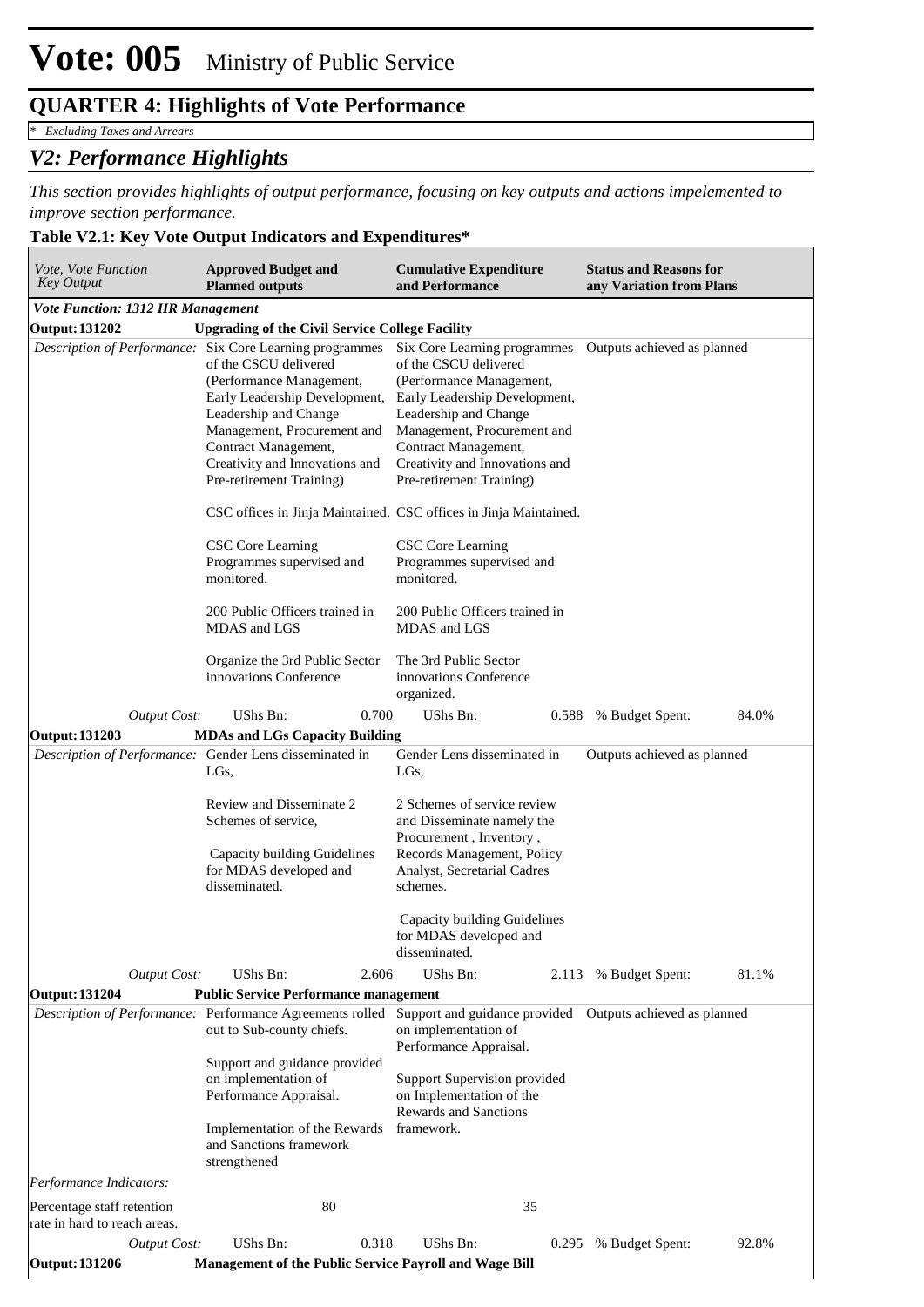| Vote, Vote Function<br><b>Key Output</b>                                                                                  | <b>Approved Budget and</b><br><b>Planned outputs</b>                                                                                                                                                                                                                                                                                                                                                                              |       | <b>Cumulative Expenditure</b><br>and Performance                                                                 |       | <b>Status and Reasons for</b><br>any Variation from Plans |       |
|---------------------------------------------------------------------------------------------------------------------------|-----------------------------------------------------------------------------------------------------------------------------------------------------------------------------------------------------------------------------------------------------------------------------------------------------------------------------------------------------------------------------------------------------------------------------------|-------|------------------------------------------------------------------------------------------------------------------|-------|-----------------------------------------------------------|-------|
| Description of Performance: Pay roll validation Undertaken                                                                | Pay roll managers trained in<br>new payroll management<br>processes                                                                                                                                                                                                                                                                                                                                                               |       | Pay roll support supervision<br>targeting votes with weak<br>payroll management practices<br>provided.           |       | Outputs achieved as planned                               |       |
|                                                                                                                           | Pay roll support supervision<br>targeting votes with weak<br>payroll management practices<br>provided.                                                                                                                                                                                                                                                                                                                            |       |                                                                                                                  |       |                                                           |       |
| Performance Indicators:                                                                                                   |                                                                                                                                                                                                                                                                                                                                                                                                                                   |       |                                                                                                                  |       |                                                           |       |
| No. MDAs/LGs where<br><b>Integrated Public Payroll</b><br>System has been<br>operationalised.                             | 28                                                                                                                                                                                                                                                                                                                                                                                                                                |       | 33                                                                                                               |       |                                                           |       |
| <b>Output Cost:</b>                                                                                                       | UShs Bn:                                                                                                                                                                                                                                                                                                                                                                                                                          | 1.188 | UShs Bn:                                                                                                         |       | 1.019 % Budget Spent:                                     | 85.8% |
| <b>Vote Function Cost</b>                                                                                                 | <b>UShs Bn:</b>                                                                                                                                                                                                                                                                                                                                                                                                                   |       | 4.812 UShs Bn:                                                                                                   |       | 4.016 % Budget Spent:                                     | 83.4% |
| Vote Function: 1313 Management Systems and Structures                                                                     |                                                                                                                                                                                                                                                                                                                                                                                                                                   |       |                                                                                                                  |       |                                                           |       |
| <b>Output: 131301</b><br>Description of Performance: Restructuring Reports for 111<br>Performance Indicators:             | Organizational Structures for MDAs developed and reviewed<br>District Local Governments, 22<br>Municipalities and 174 Town<br>Councils Produced and<br>disseminated<br>Technical support to 111<br>Districts, 22 Municipal<br>Councils and 174 Town<br>Councils provided during<br>adoption and approval of<br>structures.<br>Structures and staffing<br>compliments for ICT functions<br>and services in MDAs and LGS<br>develop |       | i. Structures of 32 District<br>LGs customized<br>ii. Structures of 12 MCs and<br>32 Town Councils<br>customized |       | Outputs achieved as planned                               |       |
| No. of MDAs and LGs                                                                                                       | 30                                                                                                                                                                                                                                                                                                                                                                                                                                |       | 30                                                                                                               |       |                                                           |       |
| reviewed and customised                                                                                                   |                                                                                                                                                                                                                                                                                                                                                                                                                                   |       |                                                                                                                  |       |                                                           |       |
| <b>Output Cost:</b>                                                                                                       | UShs Bn:                                                                                                                                                                                                                                                                                                                                                                                                                          | 0.364 | UShs Bn:                                                                                                         |       | 0.273 % Budget Spent:                                     | 74.9% |
| <b>Vote Function Cost</b><br>Vote Function: 1314 Public Service Inspection                                                | <b>UShs Bn:</b>                                                                                                                                                                                                                                                                                                                                                                                                                   |       | 1.016 UShs Bn:                                                                                                   |       | 0.787 % Budget Spent:                                     | 77.4% |
| <b>Output: 131401</b>                                                                                                     | <b>Results - Oriented Management systems strengthened across MDAs and LGs</b>                                                                                                                                                                                                                                                                                                                                                     |       |                                                                                                                  |       |                                                           |       |
| Description of Performance: nstitutional out puts, indicators                                                             | and targets for 4 sectors and 15 and targets for 4 sectors and 15<br>LGs refined.                                                                                                                                                                                                                                                                                                                                                 |       | Institutional out puts, indicators Outputs achieved as planned<br>LGs refined.                                   |       |                                                           |       |
| Performance Indicators:<br>% of MDAs and LGs that<br>have mainstreamed results<br>framework into their work<br>processes. | 100                                                                                                                                                                                                                                                                                                                                                                                                                               |       | 100                                                                                                              |       |                                                           |       |
| <b>Output Cost:</b>                                                                                                       | UShs Bn:                                                                                                                                                                                                                                                                                                                                                                                                                          | 0.111 | UShs Bn:                                                                                                         | 0.091 | % Budget Spent:                                           | 82.1% |
| <b>Output: 131402</b>                                                                                                     | Service Delivery Standards Developed, Disseminated and Utilized                                                                                                                                                                                                                                                                                                                                                                   |       |                                                                                                                  |       |                                                           |       |
| Description of Performance: Two MDA'S AND 14 LGs                                                                          | supported to document and<br>use/apply service delivery<br>standards.                                                                                                                                                                                                                                                                                                                                                             |       | Two MDA'S and 14 LGs<br>supported to document and<br>use/apply service delivery<br>standards.                    |       | Outputs are achieved as planned                           |       |
| Performance Indicators:                                                                                                   |                                                                                                                                                                                                                                                                                                                                                                                                                                   |       |                                                                                                                  |       |                                                           |       |
| No. of sectors that have<br>disseminated service delivery<br>standards.                                                   | $\overline{c}$                                                                                                                                                                                                                                                                                                                                                                                                                    |       | $\boldsymbol{2}$                                                                                                 |       |                                                           |       |
| <b>Output Cost:</b>                                                                                                       | UShs Bn:                                                                                                                                                                                                                                                                                                                                                                                                                          | 0.104 | UShs Bn:                                                                                                         |       | 0.091 % Budget Spent:                                     | 87.2% |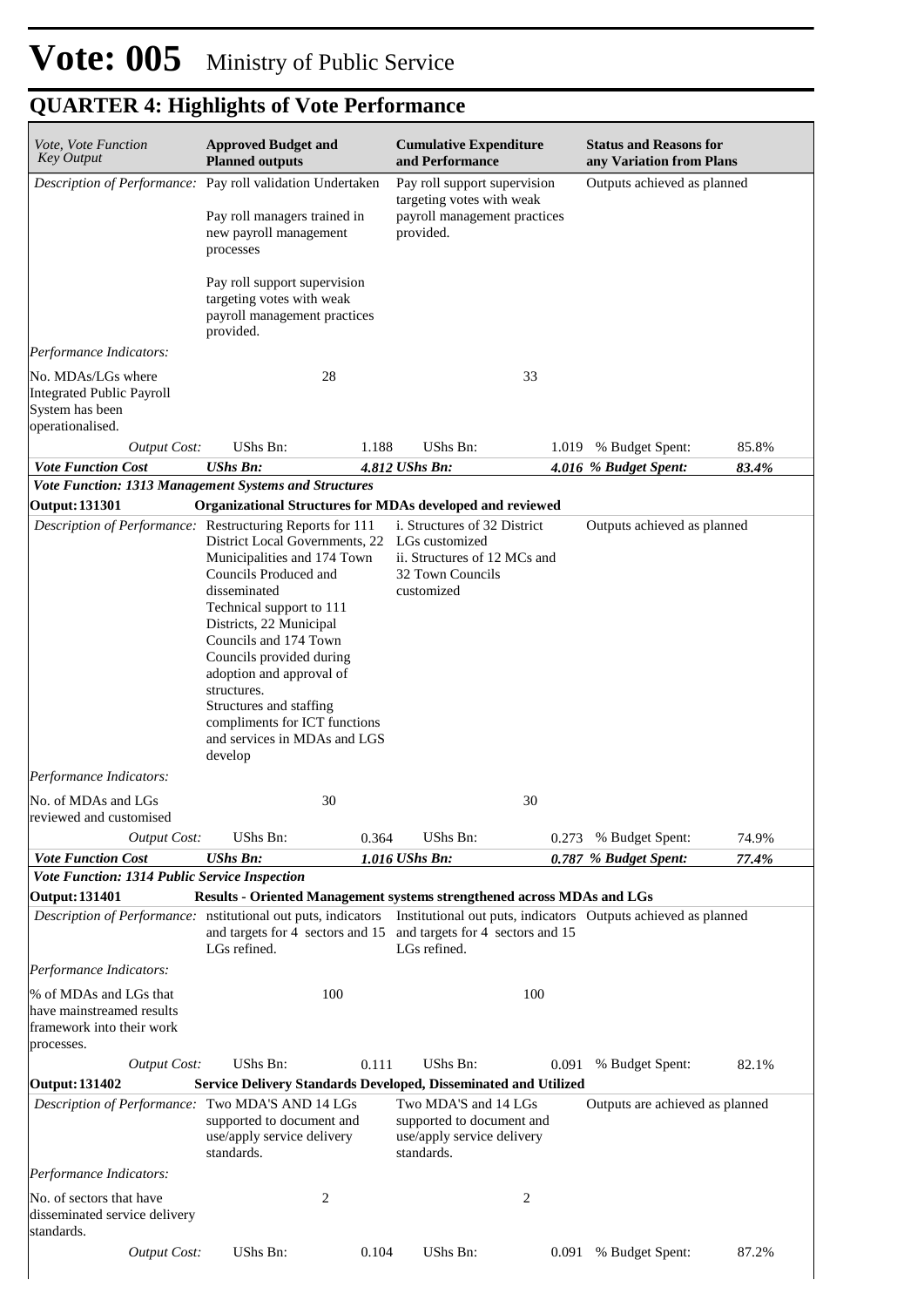| Vote, Vote Function<br><b>Key Output</b>                                      | <b>Approved Budget and</b><br><b>Planned outputs</b>                                                                                                                                                                    |         | <b>Cumulative Expenditure</b><br>and Performance                                                                   |         | <b>Status and Reasons for</b><br>any Variation from Plans                               |       |  |  |
|-------------------------------------------------------------------------------|-------------------------------------------------------------------------------------------------------------------------------------------------------------------------------------------------------------------------|---------|--------------------------------------------------------------------------------------------------------------------|---------|-----------------------------------------------------------------------------------------|-------|--|--|
| <b>Output: 131403</b>                                                         | <b>Compliance to service delivery standards</b>                                                                                                                                                                         |         |                                                                                                                    |         |                                                                                         |       |  |  |
| Description of Performance: Joint inspections of 25 LGs                       | Undertaken.                                                                                                                                                                                                             |         | Compliance inspections in 12<br>MDAs carried out                                                                   |         | Outputs achieved as planned                                                             |       |  |  |
|                                                                               | Compliance inspections in 12<br>MDAs carried out.                                                                                                                                                                       |         |                                                                                                                    |         |                                                                                         |       |  |  |
| <b>Output Cost:</b>                                                           | UShs Bn:                                                                                                                                                                                                                | 0.223   | UShs Bn:                                                                                                           | 0.189   | % Budget Spent:                                                                         | 84.8% |  |  |
| <b>Output: 131404</b>                                                         | Demand for Service Delivery Accountability Strengthened through Client Charters                                                                                                                                         |         |                                                                                                                    |         |                                                                                         |       |  |  |
| Description of Performance:                                                   | 08 MDAs and 15 LGs<br>supported to institutionalize the supported to institutionalize the<br>client charter feed back<br>mechanism.                                                                                     |         | 08 MDAs and 15 LGs<br>client charter feed back<br>mechanism.                                                       |         | Outputs achieved as planned                                                             |       |  |  |
| Performance Indicators:                                                       |                                                                                                                                                                                                                         |         |                                                                                                                    |         |                                                                                         |       |  |  |
| No. of MDAs and LGs that<br>have developed and<br>implemented client Charters | 25                                                                                                                                                                                                                      |         | 25                                                                                                                 |         |                                                                                         |       |  |  |
| <b>Output Cost:</b>                                                           | UShs Bn:                                                                                                                                                                                                                | 0.208   | UShs Bn:                                                                                                           | 0.187   | % Budget Spent:                                                                         | 90.1% |  |  |
| <b>Vote Function Cost</b>                                                     | UShs Bn:                                                                                                                                                                                                                |         | $0.657$ UShs Bn:                                                                                                   |         | 0.569 % Budget Spent:                                                                   | 86.6% |  |  |
| Vote Function: 1315 Public Service Pensions(Statutory)                        |                                                                                                                                                                                                                         |         |                                                                                                                    |         |                                                                                         |       |  |  |
| <b>Output: 131501</b>                                                         | <b>Payment of Statutory Pensions</b>                                                                                                                                                                                    |         |                                                                                                                    |         |                                                                                         |       |  |  |
| Description of Performance: Payments to former leaders;                       | Presidents and Vice presidents,<br>Speakers and deputy speakers<br>made.                                                                                                                                                |         | Payments to former leaders;<br>Presidents and Vice presidents,<br>Speakers and deputy speakers<br>made.            |         |                                                                                         |       |  |  |
|                                                                               | Monthly pension paida total of<br>33147 traditional Civil servants<br>a total of 10,287,250,000<br>shillings.                                                                                                           |         | Monthly pension paid to 33147<br>traditional Civil servants<br>totaling to 10,287,250,000<br>shillings.            |         |                                                                                         |       |  |  |
|                                                                               | Monthly a total of 17108<br>teachers a total of<br>5,188,416,000 shillings.                                                                                                                                             |         | Monthly pension paid to 17108<br>teachers totaling to<br>5,188,416,000 shillings.                                  |         |                                                                                         |       |  |  |
|                                                                               | Monthly Pension paid a total of Monthly Pension paid to 7532<br>7532 veterans a total of<br>2,395,676,665 shillings                                                                                                     |         | veterans totaling to<br>2,395,676,665 shillings                                                                    |         |                                                                                         |       |  |  |
|                                                                               | LG gratuity paid.                                                                                                                                                                                                       |         | LG gratuity paid.                                                                                                  |         |                                                                                         |       |  |  |
|                                                                               | Gratuity for traditional Civil<br>Service, Teachers and military<br>service paid.                                                                                                                                       |         | Gratuity for traditional Civil<br>Service, Teachers and military<br>service paid.                                  |         |                                                                                         |       |  |  |
| <b>Output Cost:</b>                                                           | UShs Bn:                                                                                                                                                                                                                | 286.767 | UShs Bn:                                                                                                           | 252.011 | % Budget Spent:                                                                         | 87.9% |  |  |
| <b>Vote Function Cost</b>                                                     | <b>UShs Bn:</b>                                                                                                                                                                                                         |         | 286.767 UShs Bn:                                                                                                   |         | 252.011 % Budget Spent:                                                                 | 87.9% |  |  |
| Vote Function: 1316 Public Service Pensions Reform                            |                                                                                                                                                                                                                         |         |                                                                                                                    |         |                                                                                         |       |  |  |
| <b>Output: 131601</b>                                                         | <b>Implementation of the Public Service Pension Reforms</b>                                                                                                                                                             |         |                                                                                                                    |         |                                                                                         |       |  |  |
|                                                                               | Description of Performance: Pension staff trained on Pension Pension staff trained on Pension The under performance was<br>Reform Awareness, Customer<br>Care Relationships and<br>Effective Implementation of<br>IPPS. |         | Reform Awareness, Customer<br>Care Relationships and<br>Effective Implementation of<br>IPPS.                       |         | because, there was no budget<br>allocation for the pre-retirement<br>training activity. |       |  |  |
|                                                                               | Intensive stake holders<br>Advocacy and sensitization<br>carried out in all MDAs and<br>LGs on the Pension reform.                                                                                                      |         | Intensive stake holders<br>Advocacy and sensitization<br>carried out in all MDAs and<br>LGs on the Pension reform. |         |                                                                                         |       |  |  |
|                                                                               | Pension Act reviewed and<br>necessary Legal Changes<br>proposed.                                                                                                                                                        |         | Pension Act reviewed and<br>necessary Legal Changes<br>proposed.                                                   |         |                                                                                         |       |  |  |
|                                                                               | Pension Information                                                                                                                                                                                                     |         | Pension Information                                                                                                |         |                                                                                         |       |  |  |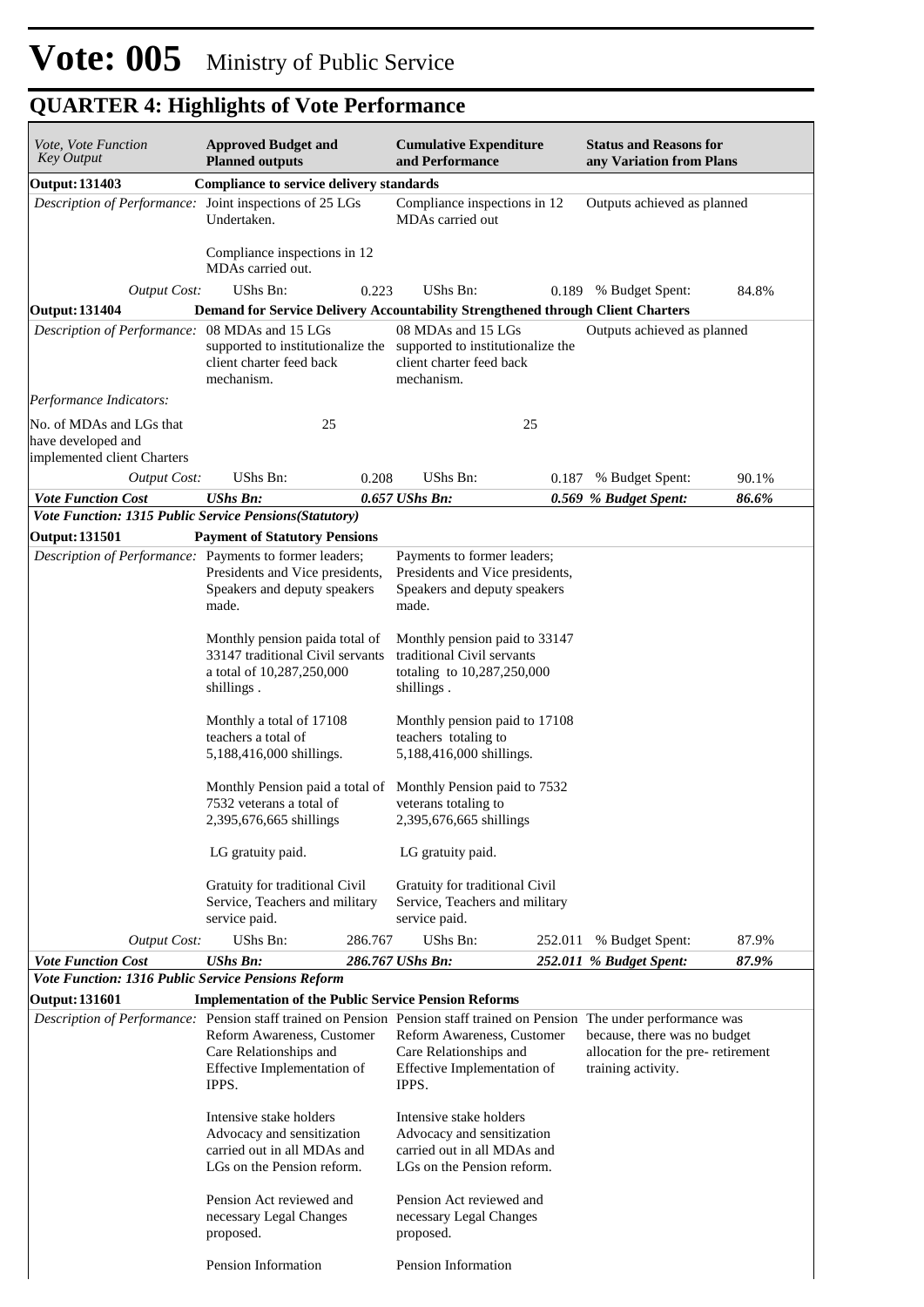| <i>Vote, Vote Function</i><br><b>Key Output</b>                             | <b>Approved Budget and</b><br><b>Planned outputs</b>                           | <b>Cumulative Expenditure</b><br><b>Status and Reasons for</b><br>and Performance<br>any Variation from Plans |                                         |  |
|-----------------------------------------------------------------------------|--------------------------------------------------------------------------------|---------------------------------------------------------------------------------------------------------------|-----------------------------------------|--|
|                                                                             | Management System (PIMS)<br><b>Efficiently and Effectively</b><br>Implemented. | Management System (PIMS)<br><b>Efficiently and Effectively</b><br>Implemented.                                |                                         |  |
|                                                                             | 70 Years and above Validated.                                                  | Information on Pensioners Aged Information on Pensioners Aged<br>70 Years and above Validated.                |                                         |  |
|                                                                             | A Pensions Reform Options<br>Simulation (PROST) conducted                      | A Pensions Reform Options<br>Simulation (PROST) conducted                                                     |                                         |  |
| Performance Indicators:                                                     |                                                                                |                                                                                                               |                                         |  |
| Percentage of retiring<br>officers who received pre-<br>retirement training | 95                                                                             | $\Omega$                                                                                                      |                                         |  |
| <b>Output Cost:</b>                                                         | UShs Bn:<br>0.614                                                              | UShs Bn:<br>0.493                                                                                             | % Budget Spent:<br>80.3%                |  |
| <b>Vote Function Cost</b>                                                   | <b>UShs Bn:</b>                                                                | $0.614$ UShs Bn:                                                                                              | 0.493 % Budget Spent:<br>80.3%          |  |
|                                                                             | Vote Function: 1349 Policy, Planning and Support Services                      |                                                                                                               |                                         |  |
| <b>Vote Function Cost</b>                                                   | <b>UShs Bn:</b>                                                                | 12.787 UShs Bn:                                                                                               | 11.918 % Budget Spent:<br>93.2%         |  |
| <b>Cost of Vote Services:</b>                                               | $UShs Bn$ :                                                                    | 306.653 UShs Bn:                                                                                              | 88.0%<br><b>269.794</b> % Budget Spent: |  |

*\* Excluding Taxes and Arrears*

Following the decentralisation of the Payroll Management function and Arising out of the Auditor General's reports, the Vote function intends to carry out a payroll validation in all votes to Authenticate Payroll Records and offer Technical Support in Payroll and Wagebill Management.

### **Table V2.2: Implementing Actions to Improve Vote Performance**

| <b>Planned Actions:</b>                               | <b>Actual Actions:</b>                                                                                                                                                                                                                                                                   | <b>Reasons for Variation</b>                                                                                        |
|-------------------------------------------------------|------------------------------------------------------------------------------------------------------------------------------------------------------------------------------------------------------------------------------------------------------------------------------------------|---------------------------------------------------------------------------------------------------------------------|
| Vote: 005 Ministry of Public Service                  |                                                                                                                                                                                                                                                                                          |                                                                                                                     |
| Vote Function: 1312 HR Management                     |                                                                                                                                                                                                                                                                                          |                                                                                                                     |
|                                                       | The performance Agreements are being<br>rolled out and capacity building of<br><b>MDAs and Local Government</b><br>undertaken to enable the enforcement<br>the reward and sanction framework and<br>the Public Service code of Conduct                                                   | The resource are inadequate and work is<br>being done in phased manner                                              |
|                                                       | A Waiting Ministry of Finance, Planning<br>and Economic Development to avail the<br>critical funds required to implement the<br>pay reform policy                                                                                                                                        | Inadequate provision of funds to<br>implement the 2006 pay reform policy                                            |
| Vote Function: 1313 Management Systems and Structures |                                                                                                                                                                                                                                                                                          |                                                                                                                     |
|                                                       | LGs structures were customized as<br>planned                                                                                                                                                                                                                                             | Outputs achieved as planned.                                                                                        |
| Vote Function: 13 14 Public Service Inspection        |                                                                                                                                                                                                                                                                                          |                                                                                                                     |
|                                                       | (1) NSDS preparatory meetings<br>conducted bi-Monthly. (2) Supported 8<br>MDAs and 15 LGs to develop,<br>document and disseminateService<br><b>Delivery Standards</b>                                                                                                                    | Output achieved as planned.                                                                                         |
|                                                       | (1) Client Charters introduced in<br>4MDAs and 24 LGs. (2) Supported<br>4MDAs and 24 LGs in the<br>institutionalisation of Client Charter<br>feedback mechanism. (3) Supported<br>Ministry of Health to finalise and<br>launch Client Charters in 13 Regional<br><b>Referal Hospital</b> | The institutionalisation of the feedback<br>mechanism could not be under taken due<br>to limited funding.           |
|                                                       | (1) Compliance Inspection carried out<br>in 12 MDAs (2) Institutional<br>Performance Score Card piloted in 24<br>LGs and 11 MDAs. (3) Joint Ispection<br>Carried out in 24 LGS and their Urban<br><b>Councils</b>                                                                        | Compliance Inspection of one MDA and<br>joint inspection in one LG could not be<br>conducted due to Limited funding |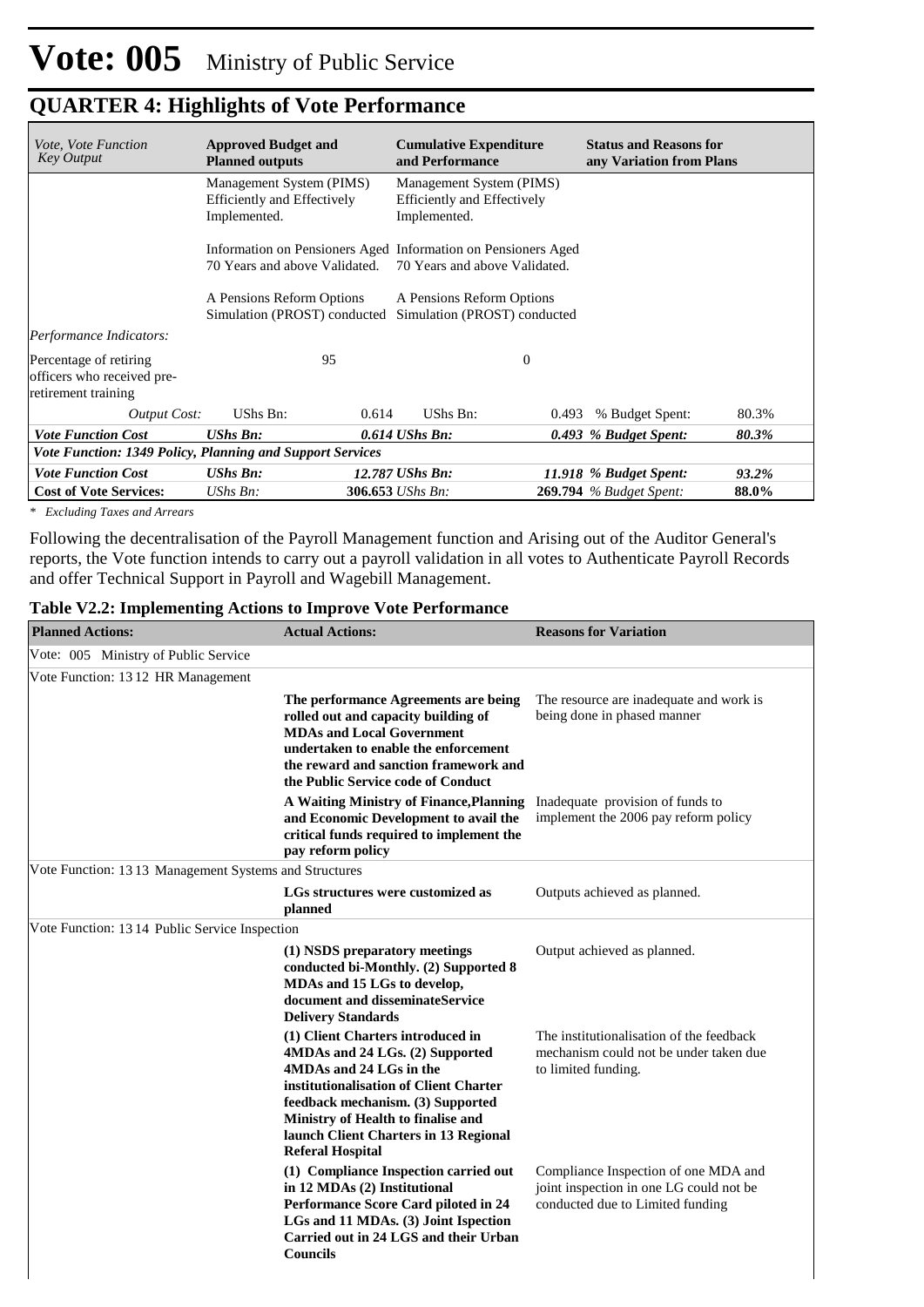| <b>Planned Actions:</b>              | <b>Actual Actions:</b>                                                                                                               | <b>Reasons for Variation</b> |
|--------------------------------------|--------------------------------------------------------------------------------------------------------------------------------------|------------------------------|
| Vote: 005 Ministry of Public Service |                                                                                                                                      |                              |
| Vote Function: 1312 HR Management    |                                                                                                                                      |                              |
|                                      | The Civil Service College has been<br>constructed and officially launched by<br>his excellence the President on<br>November 18 2014. | Output achieved as planned   |

### *V3: Details of Releases and Expenditure*

*This section provides a comprehensive summary of the outputs delivered by the Vote and further details of Vote expenditures by Vote Function and Expenditure Item.*

#### **Table V3.1: GoU Releases and Expenditure by Output\***

| <b>Billion Uganda Shillings</b>                                                           | <b>Approved Released</b> |              | <b>Spent</b> | $%$ GoU        | $%$ GoU        | $%$ GoU          |  |
|-------------------------------------------------------------------------------------------|--------------------------|--------------|--------------|----------------|----------------|------------------|--|
|                                                                                           | <b>Budget</b>            |              |              | <b>Budget</b>  | <b>Budget</b>  | Releases         |  |
|                                                                                           |                          |              |              | Released       | <i>Spent</i>   | <i>Spent</i>     |  |
| VF:1312 HR Management<br>Class: Outputs Provided                                          | 4.81<br>4.81             | 3.99<br>3.99 | 4.02<br>4.02 | 82.9%<br>82.9% | 83.4%<br>83.4% | 100.6%<br>100.6% |  |
| 131202 Upgrading of the Civil Service College Facility                                    | 0.70                     | 0.59         | 0.59         | 84.7%          | 84.0%          | 99.2%            |  |
| 131203 MDAs and LGs Capacity Building                                                     | 2.61                     | 2.07         | 2.11         | 79.4%          | 81.1%          | 102.2%           |  |
| 131204 Public Service Performance management                                              | 0.32                     | 0.30         | 0.29         | 95.4%          | 92.8%          | 97.3%            |  |
| 131206 Management of the Public Service Payroll and Wage Bill                             | 1.19                     | 1.03         | 1.02         | 86.3%          | 85.8%          | 99.4%            |  |
| VF:1313 Management Systems and Structures                                                 | 1.02                     | 0.79         | 0.79         | 77.7%          | 77.4%          | 99.6%            |  |
| Class: Outputs Provided                                                                   | 1.02                     | 0.79         | 0.79         | 77.7%          | 77.4%          | 99.6%            |  |
| 131301 Organizational Structures for MDAs developed and reviewed                          | 0.36                     | 0.27         | 0.27         | 74.8%          | 74.9%          | 100.1%           |  |
| 131302 Review of Dysfunctional Systems in MDAs and LGs                                    | 0.09                     | 0.07         | 0.07         | 76.2%          | 75.7%          | 99.3%            |  |
| 131303 Analysis of Cost Centres/Constituents in MDAs and LGs                              | 0.10                     | 0.07         | 0.07         | 75.7%          | 75.5%          | 99.7%            |  |
| 131304 Construction of the National Records Centre and Archives                           | 0.16                     | 0.12         | 0.12         | 78.0%          | 77.7%          | 99.5%            |  |
| 131305 Development and Dissemination of Policies, Standards and                           | 0.31                     | 0.26         | 0.25         | 82.0%          | 81.4%          | 99.2%            |  |
| Procedures                                                                                |                          |              |              |                |                |                  |  |
| VF:1314 Public Service Inspection                                                         | 0.66                     | 0.57         | 0.57         | 86.9%          | 86.6%          | 99.7%            |  |
| Class: Outputs Provided                                                                   | 0.66                     | 0.57         | 0.57         | 86.9%          | 86.6%          | 99.7%            |  |
| 131401 Results - Oriented Management systems strengthened across<br>MDAs and LGs          | 0.11                     | 0.09         | 0.09         | 83.3%          | 82.1%          | 98.6%            |  |
| 131402 Service Delivery Standards Developed, Disseminated and<br>Utilized                 | 0.10                     | 0.09         | 0.09         | 87.4%          | 87.2%          | 99.8%            |  |
| 131403 Compliance to service delivery standards                                           | 0.22                     | 0.19         | 0.19         | 84.9%          | 84.8%          | 99.9%            |  |
| 131404 Demand for Service Delivery Accountability Strengthened<br>through Client Charters | 0.21                     | 0.19         | 0.19         | 90.1%          | 90.1%          | 100.0%           |  |
| 131405 Dissemination of the National Service Delivery Survey results                      | 0.01                     | 0.01         | 0.01         | 98.8%          | 98.8%          | 100.0%           |  |
| VF:1315 Public Service Pensions (Statutory)                                               | 286.77                   | 250.77       | 252.01       | 87.4%          | 87.9%          | 100.5%           |  |
| Class: Outputs Provided                                                                   | 286.77                   | 250.77       | 252.01       | 87.4%          | 87.9%          | 100.5%           |  |
| 131501 Payment of Statutory Pensions                                                      | 286.77                   | 250.77       | 252.01       | 87.4%          | 87.9%          | 100.5%           |  |
| VF:1316 Public Service Pensions Reform                                                    | 0.61                     | 0.49         | 0.49         | 80.3%          | 80.3%          | 100.0%           |  |
| Class: Outputs Provided                                                                   | 0.61                     | 0.49         | 0.49         | 80.3%          | 80.3%          | 100.0%           |  |
| 131601 Implementation of the Public Service Pension Reforms                               | 0.61                     | 0.49         | 0.49         | 80.3%          | 80.3%          | 100.0%           |  |
| VF:1349 Policy, Planning and Support Services                                             | 12.79                    | 11.44        | 11.92        | 89.4%          | 93.2%          | 104.2%           |  |
| Class: Outputs Provided                                                                   | 7.53                     | 6.48         | 6.96         | 86.0%          | 92.4%          | 107.4%           |  |
| 134908 Public Service Negotiation and Dispute Settlement Services                         | 0.40                     | 0.30         | 0.30         | 75.4%          | 75.4%          | 100.0%           |  |
| 134909 Procurement and Disposal Services                                                  | 0.21                     | 0.18         | 0.18         | 87.6%          | 87.6%          | 100.0%           |  |
| 134911 Ministerial and Support Services                                                   | 4.68                     | 4.04         | 4.52         | 86.3%          | 96.7%          | 112.1%           |  |
| 134912 Production of Workplans and Budgets                                                | 0.44                     | 0.44         | 0.44         | 98.3%          | 98.3%          | 100.0%           |  |
| 134913 Financial Management                                                               | 0.70                     | 0.59         | 0.59         | 83.9%          | 83.8%          | 99.9%            |  |
| 134914 Support to Top Management Services                                                 | 0.52                     | 0.46         | 0.46         | 89.7%          | 89.5%          | 99.8%            |  |
| 134915 Implementation of the IEC Strategy                                                 | 0.39                     | 0.31         | 0.31         | 80.6%          | 79.2%          | 98.2%            |  |
| 134916 Monitoring and Evaluation Framework developed and<br>implemented                   | 0.20                     | 0.16         | 0.16         | 80.2%          | 80.2%          | 100.0%           |  |
| Class: Outputs Funded                                                                     | 0.15                     | 0.11         | 0.11         | 71.5%          | 71.5%          | 100.0%           |  |
| 134953 Membership to international Organization (ESAMI, APM)                              | 0.15                     | 0.11         | 0.11         | 71.5%          | 71.5%          | 100.0%           |  |
| Class: Capital Purchases                                                                  | 5.10                     | 4.85         | 4.85         | 95.1%          | 95.1%          | 100.0%           |  |
| 134972 Government Buildings and Administrative Infrastructure                             | 4.41                     | 4.16         | 4.16         | 94.3%          | 94.3%          | 100.0%           |  |
| 134975 Purchase of Motor Vehicles and Other Transport Equipment                           | 0.69                     | 0.69         | 0.69         | 100.0%         | $100.0\%$      | 100.0%           |  |
| <b>Total For Vote</b>                                                                     | 306.65                   | 268.05       | 269.79       | 87.4%          | 88.0%          | 100.6%           |  |

*\* Excluding Taxes and Arrears*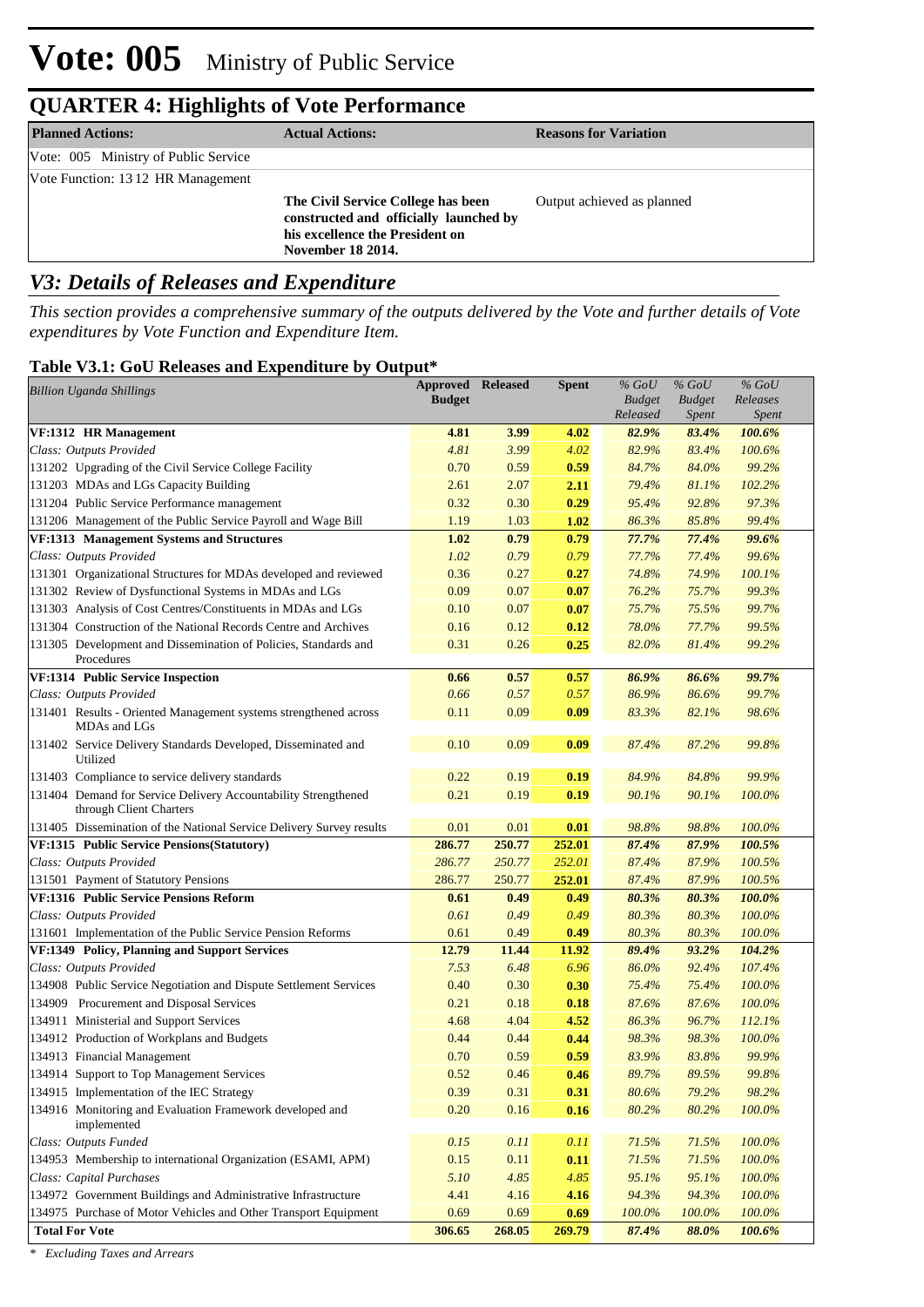### **Table V3.2: 2014/15 GoU Expenditure by Item**

| <b>Billion Uganda Shillings</b>                            | <b>Approved</b><br><b>Budget</b> | <b>Releases</b> | <b>Expend-</b><br>iture | % Budged<br><b>Released</b> | % Budget<br><b>Spent</b> | %Releases<br><b>Spent</b> |
|------------------------------------------------------------|----------------------------------|-----------------|-------------------------|-----------------------------|--------------------------|---------------------------|
| <b>Output Class: Outputs Provided</b>                      | 301.40                           | 263.09          | 264.83                  | 87.3%                       | 87.9%                    | 100.7%                    |
| 211101 General Staff Salaries                              | 3.68                             | 2.98            | 3.07                    | 80.8%                       | 83.5%                    | 103.2%                    |
| 211102 Contract Staff Salaries (Incl. Casuals, Temporary)  | 0.26                             | 0.20            | 0.20                    | 75.0%                       | 75.2%                    | 100.2%                    |
| 211103 Allowances                                          | 2.38                             | 2.05            | 2.03                    | 86.1%                       | 85.4%                    | 99.2%                     |
| 211106 Emoluments paid to former Presidents / Vice Presid  | 8.10                             | 7.82            | 7.72                    | 96.6%                       | 95.3%                    | 98.7%                     |
| 212102 Pension for General Civil Service                   | 97.25                            | 97.25           | 97.91                   | 100.0%                      | 100.7%                   | 100.7%                    |
| 212103 Pension for Teachers                                | 58.55                            | 58.55           | 58.70                   | 100.0%                      | 100.2%                   | 100.2%                    |
| 212104 Pension for Military Service                        | 46.57                            | 46.57           | 46.70                   | 100.0%                      | 100.3%                   | 100.3%                    |
| 212105 Pension and Gratuity for Local Governments          | 36.15                            | 36.15           | 36.38                   | 100.0%                      | 100.6%                   | 100.6%                    |
| 213001 Medical expenses (To employees)                     | 0.03                             | 0.02            | 0.02                    | 67.9%                       | 67.9%                    | 100.0%                    |
| 213002 Incapacity, death benefits and funeral expenses     | 0.05                             | 0.02            | 0.02                    | 42.9%                       | 42.9%                    | 100.0%                    |
| 213004 Gratuity Expenses                                   | 40.13                            | 4.41            | 4.59                    | 11.0%                       | 11.4%                    | 104.1%                    |
| 221001 Advertising and Public Relations                    | 0.17                             | 0.13            | 0.13                    | 77.8%                       | 77.2%                    | 99.2%                     |
| 221002 Workshops and Seminars                              | 0.86                             | 0.73            | 0.73                    | 84.2%                       | 84.1%                    | 99.9%                     |
| 221003 Staff Training                                      | 0.41                             | 0.38            | 0.38                    | 93.3%                       | 92.5%                    | 99.2%                     |
| 221005 Hire of Venue (chairs, projector, etc)              | 0.02                             | 0.00            | 0.00                    | 33.3%                       | 33.3%                    | 99.8%                     |
| 221007 Books, Periodicals & Newspapers                     | 0.10                             | 0.07            | 0.07                    | 67.7%                       | 67.7%                    | 100.0%                    |
| 221008 Computer supplies and Information Technology (IT    | 0.32                             | 0.23            | 0.23                    | 70.4%                       | 70.1%                    | 99.6%                     |
| 221009 Welfare and Entertainment                           | 0.57                             | 0.55            | 0.55                    | 96.8%                       | 96.8%                    | 100.0%                    |
| 221011 Printing, Stationery, Photocopying and Binding      | 0.64                             | 0.57            | 0.56                    | 88.1%                       | 86.6%                    | 98.3%                     |
| 221012 Small Office Equipment                              | 0.07                             | 0.02            | 0.02                    | 25.9%                       | 25.6%                    | 99.1%                     |
| 221014 Bank Charges and other Bank related costs           | 0.01                             | 0.00            | 0.00                    | 0.0%                        | 0.0%                     | N/A                       |
| 221016 IFMS Recurrent costs                                | 0.03                             | 0.03            | 0.03                    | 100.0%                      | 99.9%                    | 99.9%                     |
| 221017 Subscriptions                                       | 0.00                             | 0.00            | 0.00                    | 60.1%                       | 60.1%                    | 99.9%                     |
| 221020 IPPS Recurrent Costs                                | 0.03                             | 0.03            | 0.02                    | 100.0%                      | 100.0%                   | 100.0%                    |
| 222001 Telecommunications                                  | 0.22                             | 0.18            | 0.18                    | 80.4%                       | 78.5%                    | 97.6%                     |
| 222002 Postage and Courier                                 | 0.07                             | 0.07            | 0.07                    | 99.7%                       | 99.2%                    | 99.4%                     |
| 223001 Property Expenses                                   | 0.04                             | 0.02            | 0.02                    | 67.9%                       | 67.9%                    | 100.0%                    |
| $223003$ Rent – (Produced Assets) to private entities      | 0.18                             | 0.10            | 0.10                    | 56.6%                       | 56.6%                    | 100.0%                    |
| 223004 Guard and Security services                         | 0.03                             | 0.02            | 0.02                    | 50.9%                       | 49.9%                    | 98.2%                     |
| 223005 Electricity                                         | 0.21                             | 0.13            | 0.13                    | 62.3%                       | 62.3%                    | 100.0%                    |
| 223006 Water                                               | 0.08                             | 0.05            | 0.05                    | 69.2%                       | 69.2%                    | 100.0%                    |
| 224004 Cleaning and Sanitation                             | 0.08                             | 0.07            | 0.07                    | 86.3%                       | 86.3%                    | 100.0%                    |
| 225001 Consultancy Services- Short term                    | 1.41                             | 1.38            | 1.82                    | 98.0%                       | 129.5%                   | 132.2%                    |
| 225002 Consultancy Services-Long-term                      | 0.02                             | 0.02            | 0.02                    | 100.0%                      | 100.0%                   | 100.0%                    |
| 227001 Travel inland                                       | 1.19                             | 0.99            | 0.99                    | 83.8%                       | 83.8%                    | 100.0%                    |
| 227002 Travel abroad                                       | 0.19                             | 0.16            | 0.16                    | 86.0%                       | 85.5%                    | 99.5%                     |
| 227004 Fuel, Lubricants and Oils                           | 0.64                             | 0.56            | 0.56                    | 87.3%                       | 87.3%                    | 100.0%                    |
| 228001 Maintenance - Civil                                 | 0.07                             | 0.05            | 0.05                    | 74.0%                       | 74.0%                    | 100.0%                    |
| 228002 Maintenance - Vehicles                              | 0.51                             | 0.46            | 0.46                    | 90.6%                       | 90.3%                    | 99.6%                     |
| 228003 Maintenance – Machinery, Equipment & Furniture      | 0.07                             | 0.05            | 0.05                    | 72.9%                       | 72.9%                    | 100.0%                    |
| <b>Output Class: Outputs Funded</b>                        | 0.15                             | 0.11            | 0.11                    | 71.5%                       | 71.5%                    | 100.0%                    |
| 262101 Contributions to International Organisations (Curre | 0.15                             | 0.11            | 0.11                    | 71.5%                       | 71.5%                    | 100.0%                    |
| <b>Output Class: Capital Purchases</b>                     | 5.10                             | 4.85            | 4.85                    | 95.1%                       | 95.1%                    | 100.0%                    |
| 231001 Non Residential buildings (Depreciation)            | 4.41                             | 4.16            | 4.16                    | 94.3%                       | 94.3%                    | 100.0%                    |
| 231004 Transport equipment                                 | 0.69                             | 0.69            | 0.69                    | 100.0%                      | 100.0%                   | 100.0%                    |
| <b>Output Class: Arrears</b>                               | 0.02                             | 37.48           | 37.49                   | 215663.5%                   | 215734.9%                | 100.0%                    |
| 321608 Pension arrears (Budgeting)                         | 0.00                             | 8.05            | 8.10                    | N/A                         | N/A                      | 100.6%                    |
| 321610 Local Government Pensions arrears (Budgeting)       | 0.00                             | 14.76           | 14.79                   | N/A                         | N/A                      | 100.2%                    |
| 321611 Defence/Military Pensions arrears (Budgeting)       | 0.00                             | 14.67           | <b>14.61</b>            | N/A                         | N/A                      | 99.5%                     |
| 321614 Electricity arrears (Budgeting)                     | 0.02                             | 0.00            | 0.00                    | 0.0%                        | 0.0%                     | N/A                       |
| <b>Grand Total:</b>                                        | 306.67                           | 305.53          | 307.29                  | 99.6%                       | 100.2%                   | 100.6%                    |
| <b>Total Excluding Taxes and Arrears:</b>                  | 306.65                           | 268.05          | 269.79                  | 87.4%                       | 88.0%                    | 100.6%                    |

## **Table V3.3: GoU Releases and Expenditure by Project and Programme\***

| <b>Billion Uganda Shillings</b> | <b>Approved Released</b> | <b>Spent</b> | $%$ GoU  | $%$ GoU                | $%$ GoU      |
|---------------------------------|--------------------------|--------------|----------|------------------------|--------------|
|                                 | <b>Budget</b>            |              |          | Budget Budget Releases |              |
|                                 |                          |              | Released | Spent                  | <i>Spent</i> |
|                                 |                          |              |          |                        |              |